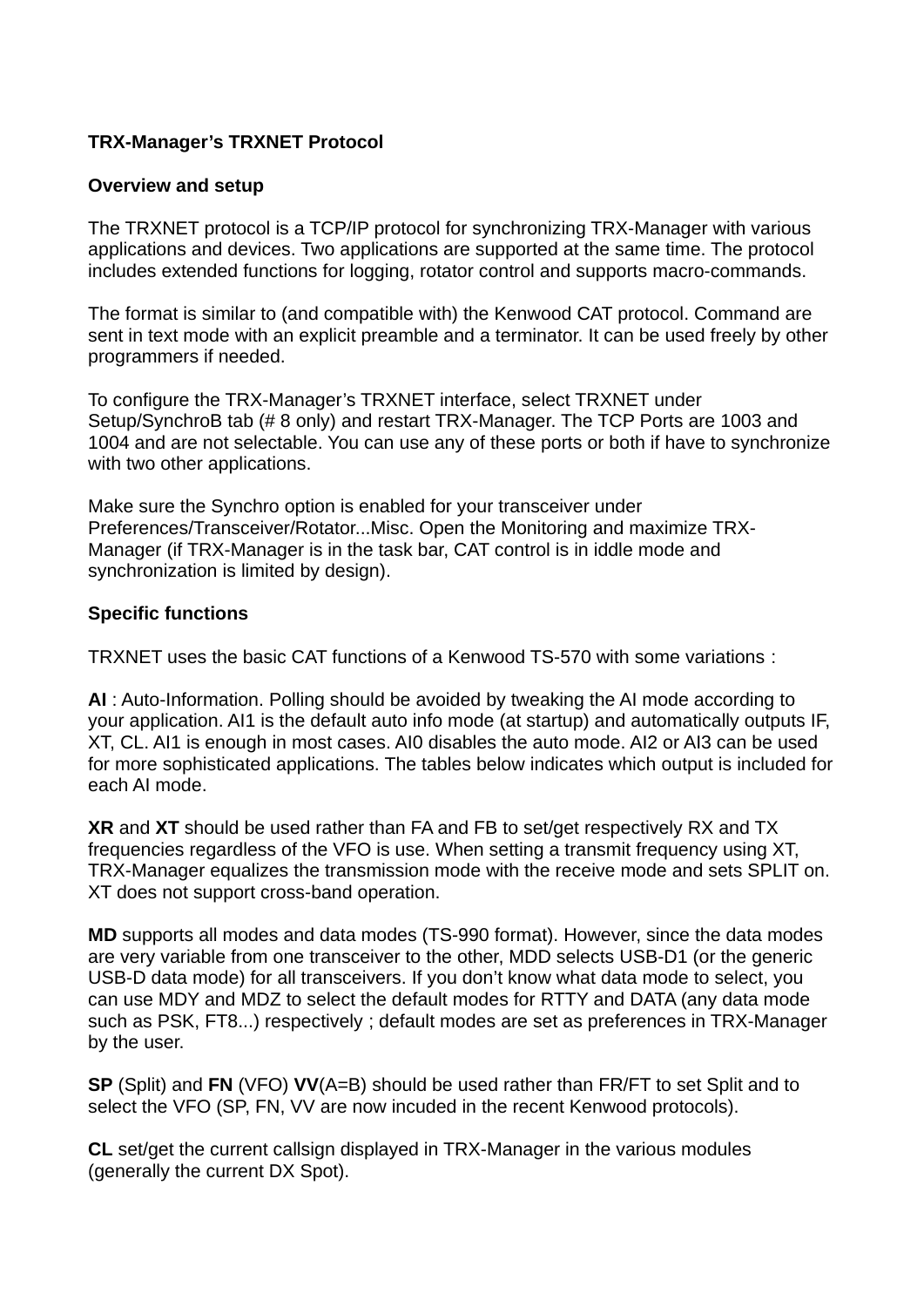LG logs in the OSO defined by an ADIF String (<EOF>....<EOR>). LG fills in the logbook but does not save the QSO. Make sure to remove any semi column (;) between <EOF> and <EOR>.

**FL** Selects the filter (Wide/Medium/Narrow) for the current mode. If Medium does not exist, Wide is selected. This command outputs the bandwidth information (BW command)

**AZ** allows control of the rotator.

**MO** can be used to send a macro command to TRX-Manager. MO0 send a predefined macro and MO1 a CAT command. Of course, the effect of a macro-command depends (especially MO1 CAT commands) on your setup. The format of the macro command (between MO and ;) is defined in the documentation. A macro command can be send from TRX-Manager to the TCP Interface using } as preamble (see the documentation about the macro-buttons under Transceiver control/advanced…).

**MG** can send a message to TRX-Manager. The message is displayed in the status bar.

TRX-Manager outputs a CR LF after each command. You may have to remove non printable characters before processing the data.

If a sub transceiver is selected, the set of command is limited and indicated below under Sub.

Other commands can be added easily on request.

## **Table of functions**

The functions in red are specific to the TRXNET protocol (eventually part of the recent Kenwood protocols). Other functions (in black) are compatible with the set of commands for the TS-570 (mode uses the TS-990 set of modes).